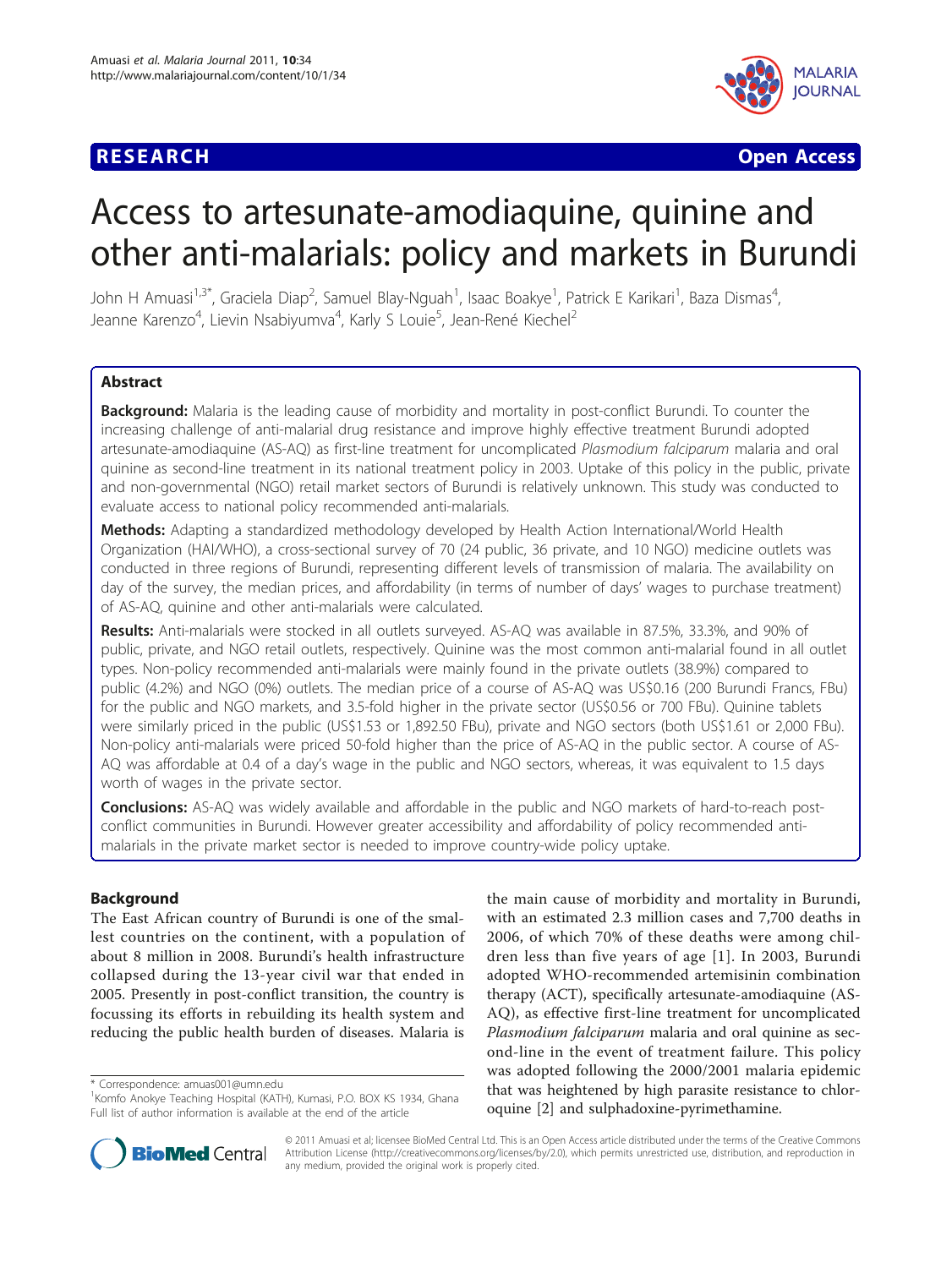Although a new national treatment policy has been adopted, accessibility as defined by availability, pricing, and affordability, to these recommended anti-malarial treatments remains a challenge. A number of studies have evaluated the implementation of ACT policy and access to ACT in the public sector of Burundi soon after policy adoption. After the first nine months of policy implementation, one community-based study found AS-AQ was the most common treatment for children <5 years of age with uncomplicated malaria attending public sector facilities, but coverage was low and the prices patients were paying were ten times higher than the subsidized price [[3\]](#page-7-0). In another report, WHO found no recorded shortage of AS-AQ at the national level in the first year of ACT policy implementation, but 60% of public sector health facilities experienced stock-outs [\[4](#page-7-0)]. In addition, 20% of malaria cases were treated with oral quinine as first-line treatment rather than AS-AQ since sales of quinine provided more income to support the provision of services at these facilities under a government cost recovery policy. A nationally representative household survey showed that only 30% of under-fives who were ill with fever in the preceding two weeks received any anti-malarial treatment drugs in Burundi [[5\]](#page-7-0); however, it was not stated whether these were ACT or not.

Specifically, high anti-malarial pricing is an important contributing factor to the lack of access to ACT [[6\]](#page-7-0). In the public and NGO retail sectors, each treatment of AS-AQ should be available at the government subsidized price of 200 Burundian Francs (FBu - the equivalent of US\$0.16). In addition, treatment should be free for children  $\leq 5$  years of age. However, it is unknown whether AS-AQ is truly available at these subsidized prices. Although AS-AQ should be readily available in the public sector, it is often more costly in the private sector. Many patients in Africa use the private sector as their primary source of medicines with 50% of febrile episodes reported to be treated in the private sector [\[7](#page-7-0)], where marked-up manufacturer's selling prices and final patient range from 56 to 358%, making treatment unaffordable [[8](#page-7-0)]. On average, households in many malaria endemic countries spend up to 90% of their household expenditure on medicines [\[7\]](#page-7-0).

The government of Burundi recently procured new fixed-dose ASAQ combination tablets to treat uncomplicated malaria in order to improve prescribing practices, patient compliance and reduce the risk of parasite resistance to AS-AQ. This fixed-dose formulation allows AS and AQ to be taken together in correct proportions in a simplified three-day dose regimen where the most vulnerable population, children under aged five, take only one tablet per day. Since there are no subsidies in the private sector, the government is also considering to

market fixed-dose combination ASAQ in the private sector with prices comparable to those in the public sector in a bid to increase nationwide affordability (personal communication with the NMCP of Burundi, 16<sup>th</sup> February 2009). Without heavy ACT subsidies in both the public and private sectors and other interventions, coverage of effective treatment may not be realized and will remain low [[9\]](#page-7-0).

Access to AS-AQ at the local level in Burundi is unknown and it is important that the recently procured fixed-dose ASAQ is effectively distributed to those with the potential to suffer from uncomplicated P. falciparum malaria.

The objective of this study was to evaluate access to national policy anti-malarials, AS-AQ and quinine as defined by availability, pricing and affordability in the public, private and NGO retail markets in Burundi. Results from this study will help inform advocacy campaigns and policy recommendations to improve country-wide access to new fixed-dose ASAQ to treat uncomplicated malaria.

## Methods

#### Study area

A cross-sectional survey was conducted from February to March 2009, in three provinces of Burundi; Bujumbjura, Bururi, and Kayanza, representing different levels of risk for malaria transmission, hyperendemic (altitude <1,400 metres), meso-to-hypo endemic (altitude 1,400-1,750 metres) and areas of no malaria transmission (altitude >1,750 meters), respectively (Figure [1](#page-2-0)). In addition, these provinces were selected to provide an urban (Bujumbura) and rural (Bururi and Kayanza) population distribution. The majority of Burundians live in rural areas with only 9% living in urban areas [\[10](#page-7-0)]

### Selection of outlets

For each region, a list of public medicine outlets was compiled using a database obtained from the Ministry of Health in Burundi. A two-stage sampling approach was used to select the medicine outlets. First, from each of the three selected survey provinces, the major urban commune with the main public hospital was selected. Secondly, seven randomly selected public medicine outlets that were reachable within a day's travel from the main urban commune were selected. A matching number of private and NGO sector medicine outlets were selected by identifying one medicine outlet in each sector that was geographically closest to each public medicine outlet when possible. Private retail outlets were oversampled in Bujumbura and Bururi since there were few NGO medicine outlets (four and three, respectively) to match the number of public outlets. In Kayanza, all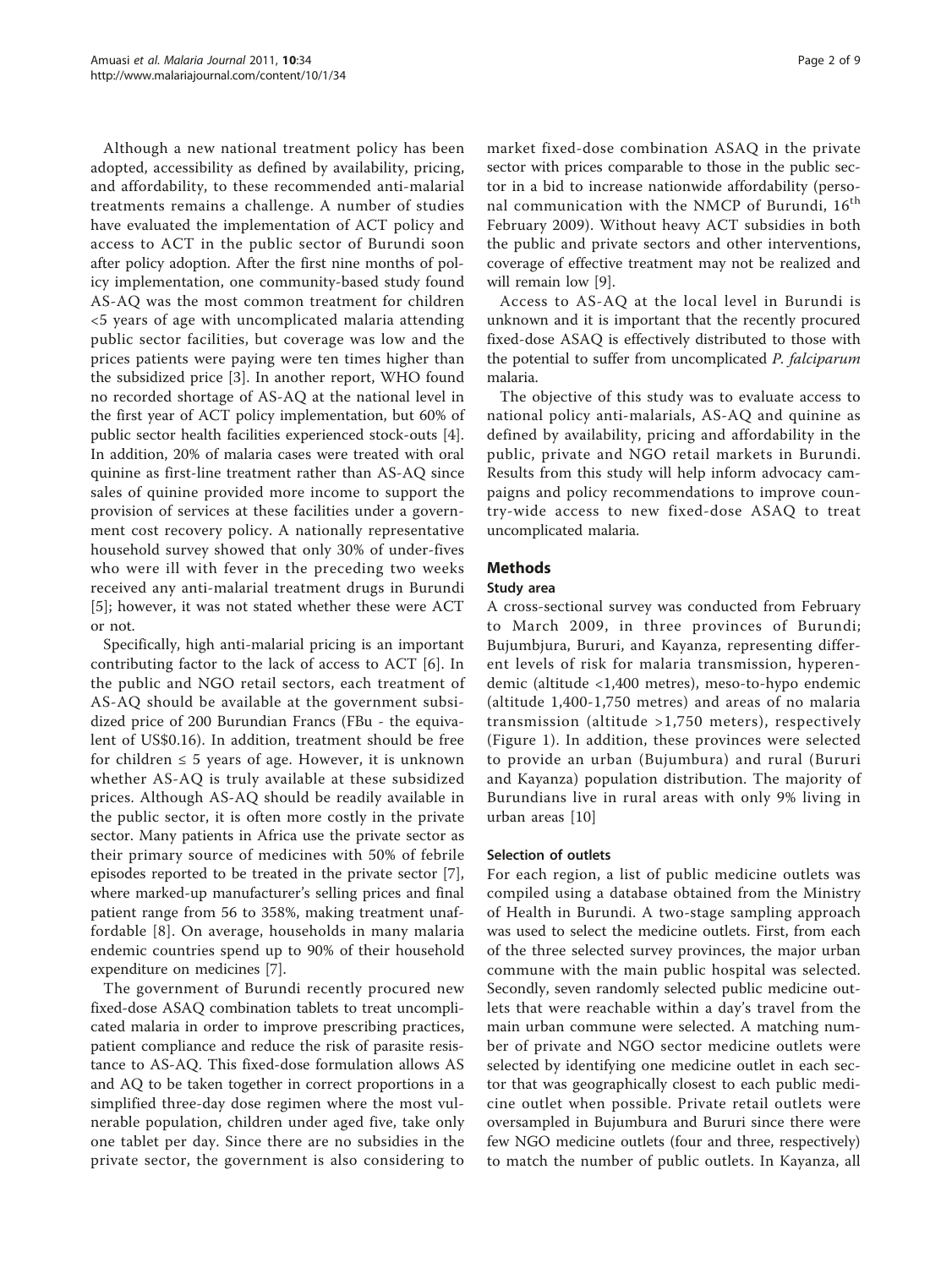<span id="page-2-0"></span>

private  $(n = 6)$  and NGO  $(n = 3)$  outlets that existed in the region were sampled.

converted to US dollars (US\$). At the time of survey, US \$1 was equivalent to 1,240 FBu.

#### Survey methodology

Adapted WHO and Health Action International (HAI) standardized methodologies for surveying medicine prices, availability, and affordability were used for this survey [[11](#page-7-0)]. Pharmacists or medicine dispensers were recruited to participate in the survey and verbal consent was obtained from those who agreed to participate. For each antimalarial found in the medicine outlet on the day of survey, trained data collectors recorded information on the brand name (originator and generic), price, manufacturer, and manufacturing company were recorded, as well as information on the medicine package type (loose pills, single pack, or hospital package), the availability of the antimalarial as over-the-counter or prescription, and the number of anti-malarials sold in the last month. In addition, data on the medicine retailer's knowledge regarding WHO regulations and national anti-malarial treatment guidelines were collected. The price of the anti-malarial was originally collected in Burundian francs (FBu), and then

#### Data analysis

Data from the different sector medicine outlets were analysed separately and anti-malarials were stratified by treatment with first-line ACT (AS-AQ according to Burundian national policy and other WHO-recommended ACT), second-line quinine, or other non-policy anti-malarials. For the availability analysis, different dosage strengths of the same anti-malarial were combined to calculate the overall availability of that anti-malarial on the day of survey. Median prices of anti-malarials were computed if there were ≥4 medicines (following WHO-HAI methodology) identified for each anti-malarial category regardless of dosage or form; otherwise, the mean was calculated. Anti-malarials offered for free were not included in the analysis. For comparison, the median price ratios (MPR) of the anti-malarial median price to the current charge for a single treatment course of AS-AQ in public health facilities were calculated, except for quinine. The charge for a treatment course of AS-AQ dispensed in public sector facilities is US\$0.16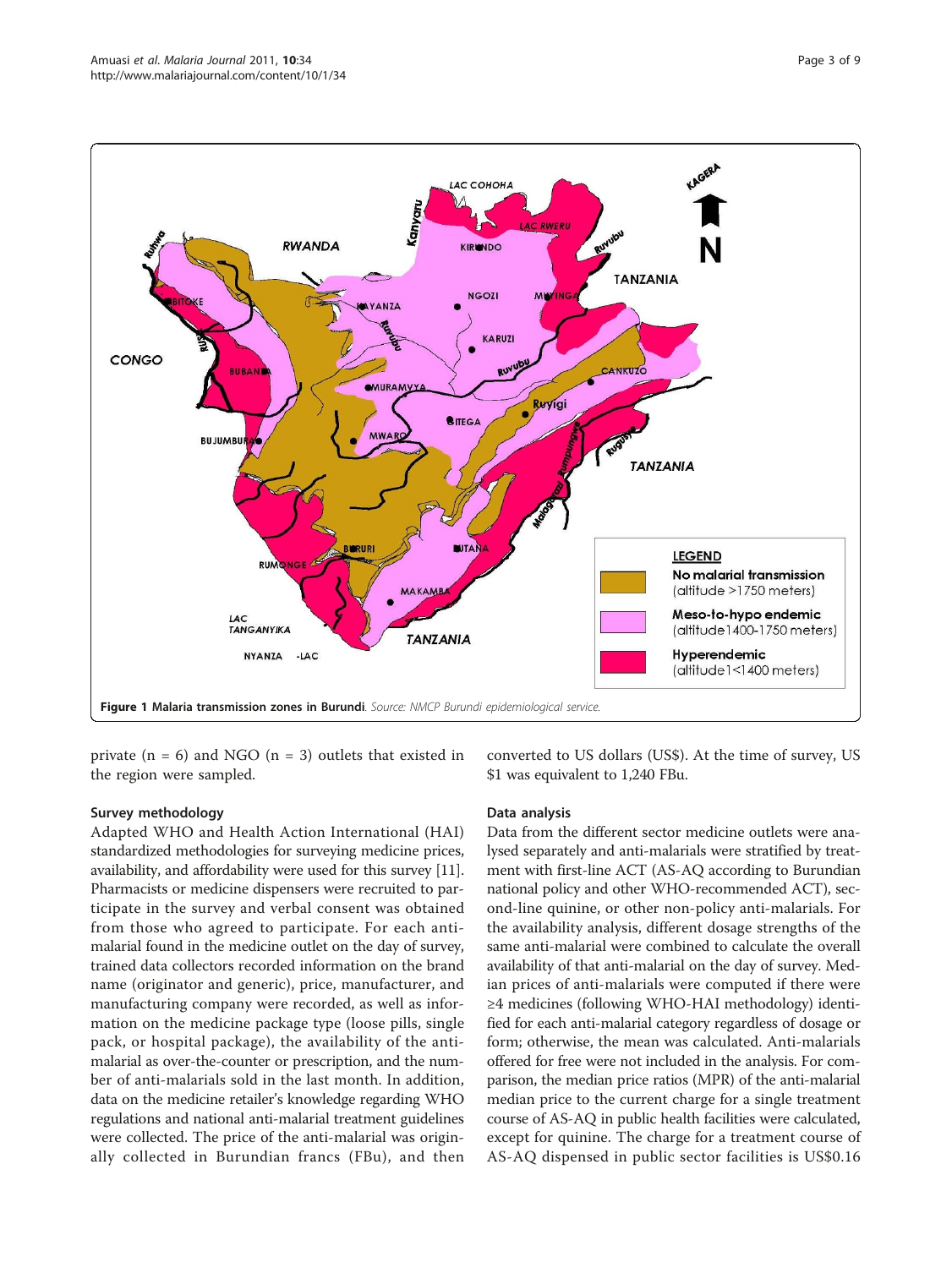|                                               | <b>Retail sector</b> |                          |                       |               |                          | Geographical region      |                                |                |                             |      |                       |               |
|-----------------------------------------------|----------------------|--------------------------|-----------------------|---------------|--------------------------|--------------------------|--------------------------------|----------------|-----------------------------|------|-----------------------|---------------|
|                                               | Public<br>$(n = 24)$ | $\frac{0}{0}$            | Private<br>$(n = 36)$ | $\frac{0}{0}$ | <b>NGO</b><br>$(n = 10)$ | $\%$                     | <b>Bujumbura</b><br>$(n = 29)$ | $\%$           | <b>Bururi</b><br>$(n = 24)$ | $\%$ | Kayanza<br>$(n = 17)$ | $\frac{0}{0}$ |
| <b>ACT</b>                                    | 21                   | 87.5                     | 12                    | 33.3          | 9                        | 90.0                     | 15                             | 51.7           | 11                          | 45.8 | 16                    | 94.1          |
| $AS-AOa$                                      | 21                   | 87.5                     | 12                    | 33.3          | 9                        | 90.0                     | 15                             | 51.7           | 11                          | 45.8 | 16                    | 94.1          |
| Other first-line ACT <sup>b</sup>             |                      | i,                       | $\overline{2}$        | 5.6           |                          |                          |                                | $\overline{a}$ | 2                           | 8.3  |                       |               |
| <b>Ouinine</b>                                | 23                   | 95.8                     | 28                    | 77.8          | 9                        | 90.0                     | 27                             | 93.1           | 22                          | 91.7 | 16                    | 94.1          |
| Quinine injection                             | 17                   | 70.8                     | 23                    | 63.9          | 9                        | 90.0                     | 21                             | 72.4           | 16                          | 66.7 | 12                    | 70.6          |
| Ouinine tablets                               | 23                   | 95.8                     | 28                    | 77.8          | 9                        | 90.0                     | 25                             | 86.2           | 19                          | 79.2 | 16                    | 94.1          |
| Both quinine injection and<br>quinine tablets | 17                   | 70.8                     | 18                    | 50.0          | 9                        | 90.0                     | 19                             | 65.5           | 13                          | 54.2 | 12                    | 70.6          |
| Non-policy anti-malarials                     | 1                    | 4.2                      | 14                    | 38.9          |                          |                          | 9                              | 31.0           | 3                           | 12.5 | 3                     | 17.6          |
| Amodiaguine                                   |                      | i,                       | $\mathbf{1}$          | 2.8           |                          | J.                       | $\circ$                        | 0.0            | $\mathbf{1}$                | 4.2  | $\Omega$              | 0.0           |
| Dihydroartemisinin                            |                      | $\overline{\phantom{a}}$ | 3                     | 8.3           |                          | $\overline{\phantom{a}}$ | $\overline{2}$                 | 6.9            | $\mathbf{1}$                | 4.2  | $\Omega$              | 0.0           |
| Halofantrine                                  |                      | 4.2                      | 10                    | 27.8          |                          |                          | 7                              | 24.1           | 2                           | 8.3  | $\mathcal{P}$         | 11.8          |
| <b>Overall anti-malarial</b><br>availability  | 23                   | 95.8                     | 28                    | 77.8          | 9                        | 90.0                     | 27                             | 93.1           | 22                          | 91.7 | 16                    | 94.1          |
| AS-AQ only                                    | 1                    | 4.2                      | 0                     | 0.0           | 1                        | 10.0                     | $\circ$                        | 0.0            | $\mathbf{1}$                | 4.2  | $\mathbf{1}$          | 5.9           |
| Quinine only                                  | 2                    | 8.3                      | 13                    | 36.1          | 1                        | 10.0                     | 7                              | 24.1           | 9                           | 37.5 | $\Omega$              | 0.0           |
| Non-policy antimalarials only                 | 0                    | 0.0                      | 1                     | 2.8           | $\circ$                  | 0.0                      | 1                              | 3.4            | $\circ$                     | 0.0  | $\Omega$              | 0.0           |
| AS-AQ+quinine                                 | 20                   | 83.3                     | 8                     | 22.2          | 8                        | 80.0                     | 13                             | 44.8           | 10                          | 41.7 | 13                    | 76.5          |
| AS-AQ+non-policy<br>antimalarials             | $\mathsf{O}\xspace$  | 0.0                      | 1                     | 2.8           | $\circ$                  | 0.0                      | 1                              | 3.4            | $\circledcirc$              | 0.0  | $\Omega$              | 0.0           |
| Quinine+non-policy<br>antimalarials           |                      | 4.2                      | 9                     | 25.0          | $\Omega$                 | 0.0                      | 6                              | 20.7           | 3                           | 12.5 | $\mathbf{1}$          | 5.9           |
| AS-AQ+quinine+non-policy<br>anti-malarials    | 0                    | 0.0                      | 3                     | 8.3           | $\circ$                  | 0.0                      |                                | 3.4            | $\overline{2}$              | 8.3  | 0                     | 0.0           |

|  | Table 1 Availability of anti-malarials on day of the survey by retail sector and geographical region |  |  |  |  |
|--|------------------------------------------------------------------------------------------------------|--|--|--|--|
|--|------------------------------------------------------------------------------------------------------|--|--|--|--|

ACT, artemisinin combination therapy; AS-AQ artesunate-amodiaquine (loose combination).

<sup>a</sup>First-line treatment for uncomplicated malaria under Burundi's national antimalarial policy.

b<sub>Other first-line ACT antimalarials recommended by the WHO were identified (artemether-lumefantrine and dihydroartemisinin-piperquine).</sub>

(200 FBu). Since there is no government subsidized price for quinine, the MPR of public to private and public to NGO sectors were calculated.

Affordability was estimated using median anti-malarial prices and the average per capita annual income (US \$140/per year or US\$0.38/day) in Burundi and calculating the number of days' wages required to purchase a course of the anti-malarial [\[12](#page-7-0)]. Recently the President of Burundi declared that malaria treatment would be free-of-charge for children under five years of age and pregnant women, however, this policy was not in effect during the period of the survey [[13](#page-7-0)].

## Results

In this study, a total of 70 medicine outlets, of which 24 (34.4%) were public sector hospitals, 36 (51.4%) private medicine outlets, and 10 (14.3%) NGO medicine outlets were surveyed in the regions of Bujumbura ( $n = 29$ ), Bururi ( $n = 24$ ), and Kayzanza ( $n = 17$ ), respectively.

#### Availability

The survey found anti-malarials stocked at all outlets. Nearly 90% of public and NGO outlets surveyed stocked AS-AQ, the recommended first-line treatment

for uncomplicated malaria. However, only one-third of private outlets had AS-AQ stocked at the time of survey (Table 1). In all outlet types, the most common anti-malarial found was quinine and the tablet formulation was more prevalent than the injections. Other WHO recommended first-line ACTs (artemetherlumefantrine and dihydroartemisinin-piperaquine) were found in the private sector although they were not part of the Burundian anti-malarial policy. Chloroquine and sulphadoxine-pyrimethamine were not found in any outlets.

Non-policy anti-malarials (amodiaquine, dihydroartemisinin, and halofantrine) were mainly found in the private sector (93.3%) and none in the NGO sector. More than 80% of public and NGO sector medicine outlets stocked both first-line and second-line policy recommended anti-malarials. In contrast, only one-third of private medicine outlets carried both first- and secondline treatment anti-malarials. Among the regions surveyed, availability of both these policy recommended anti-malarials was highest in the least malaria endemic area of Kayanza (Table 1). AS-AQ was available in about half of the outlets and quinine was available in over 90% of outlets in both Bujumbura and Bururi.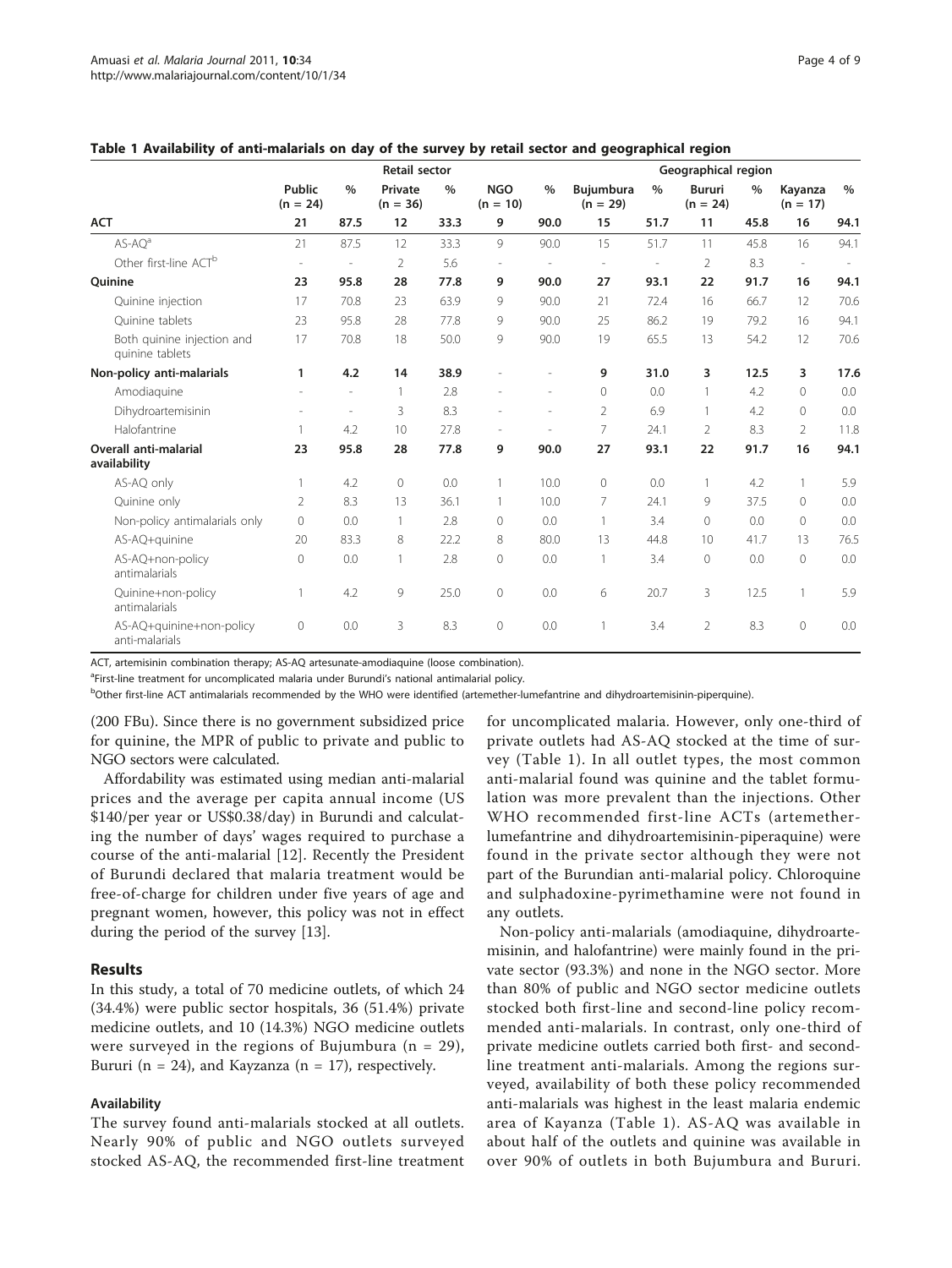The presence of non-policy anti-malarials was highest in the most endemic region of Bujumbura.

#### Medicine prices

Overall, median prices of a treatment course of AS-AQ tablets, quinine injections, quinine tablets, and other non-policy anti-malarials were US\$0.16, US\$0.32, US \$1.61, and US\$8.55, respectively. Median prices of AS-AQ and quinine were lowest in the public sector and highest in the private sector (Table 2). The median price of ACT in the NGO sector was the same as the government subsidized price in the public sector. Quinine and non-policy anti-malarials were priced higher than AS-AQ. Although not part of national policy at the time of the survey, three public medicine outlets were dispensing free anti-malarials: one was in a prison and two public sector outlets had received donations.

The highest MPR was non-policy recommended antimalarials which was more than 50-fold in both the public and private sectors (Table [3\)](#page-5-0). The private sector had the highest MPR for policy and non-policy antimalarials compared to public and NGO sectors.

Figure [2](#page-5-0) shows the median prices of anti-malarials found in the different medicine outlet sectors stratified by survey region. In general, private retail outlets in all three regions charged the highest prices for anti-malarials compared to public and NGO outlet types. AS-AQ was offered at the government subsidized price of US \$0.16 in all public outlets surveyed across the three survey regions. The cost of AS-AQ in the private outlets was two-fold higher than the government subsidized price in Bujumbura and 7.5-fold higher in Kayanza. The cost of quinine injections was relatively similar in all three regions but the median price for quinine tablets was highest in Kayanza.

## Affordability

AS-AQ purchased within the public and NGO sectors were most affordable, representing 0.4 of a day's wage

(Table [4](#page-5-0)). Quinine tablets cost four days worth of wages in all three sectors. The tablet formulation of quinine was less affordable compared to quinine injections. Non-policy recommended anti-malarials were least affordable, costing about one month's worth of wages.

## **Discussion**

Anti-malarials were accessible in all outlet types surveyed in Burundi. The results of this study showed high uptake of malaria treatment policy in post-conflict Burundi where nearly 90% of public and NGO outlets stocked AS-AQ, the recommended first-line treatment for uncomplicated malaria. Compared to other postconflict countries, availability of anti-malarials in public facilities were 73.3% in Cambodia [[14\]](#page-8-0) and 84.2% in the Democratic Republic of Congo (DRC) [\[15](#page-8-0)]. Of the public outlets that stocked anti-malarials 88%, 24%, and 97% stocked first-line treatment ACT, respectively. The relatively high implementation of policy-recommended ACT may be a result of the government subsidy on AS-AQ; the relatively small size of the country to support its capacity to raise awareness of prevention and control activities and promote access to appropriate diagnosis and treatment; and the lack of local pharmaceutical manufacturers which may have limited the number of anti-malarials in the market. The results from this study also confirm other reports on the successful ban on the use of chloroquine and sulphadoxine-pyrimethamine as first-line treatment for uncomplicated P. falciparum malaria in Burundi [[3\]](#page-7-0).

Although AS-AQ was highly available, quinine was the most common anti-malarial in all retail sectors. Specifically, the private sector was four times more likely to carry quinine only than the public sector with no alternative anti-malarial available. This is of concern when 50% of the country's 126 private pharmacies are located in Bujumbura alone where malaria is hyperendemic [[16\]](#page-8-0)

A number of reasons could account for the dominant stock of quinine in the private sector. First, private sector

Table 2 Median prices of anti-malarials being sold in the public, private and NGO sector

|                               | Public sector             |                              |                           | Private sector               | NGO sector                |                              |  |
|-------------------------------|---------------------------|------------------------------|---------------------------|------------------------------|---------------------------|------------------------------|--|
|                               | No. of anti-<br>malarials | Median price<br>(range) US\$ | No. of anti-<br>malarials | Median price<br>(range) US\$ | No. of anti-<br>malarials | Median price<br>(range) US\$ |  |
| ASAQ                          | 28                        | $0.16(0.16-0.16)$            | 19                        | $0.56$ $(0.16 - 2.82)$       | 15                        | $0.16$ $(0.08 - 2.42)$       |  |
| <b>Ouinine</b>                | 53                        | $0.59(0.03-1.77)$            | 73                        | 1.09 (0.24-3.39)             | 25                        | $1.19(0.16 - 2.58)$          |  |
| Quinine injection 19          |                           | $0.24(0.12-0.48)$            | 25                        | $0.36(0.24-1.61)$            | 9                         | $0.32$ $(0.16 - 0.81)$       |  |
| Ouinine tablet                | 34                        | 1.53 (0.03-1.77)             | 48                        | 1.61 (0.32-3.39)             | 16                        | 1.61 (0.51-2.58)             |  |
| Non-policy anti-<br>malarials |                           | 8.90 $(0.32 - 11.29)^a$      | 19                        | 8.55 (8.35-9.44)             | 0                         |                              |  |

ACT, artemisinin combination therapies; US\$, United States Dollars.

Anti-malarials that were offered for free (n = 4; 1 ACT, 1 quinine injection, and 2 quinine tablets) were excluded from median price calculations. a<br>Mean was calculated since there were only two other anti-malarials available in the public sector. According to WHO-HAI methods, there should be at ≥4 medicines to calculate the median.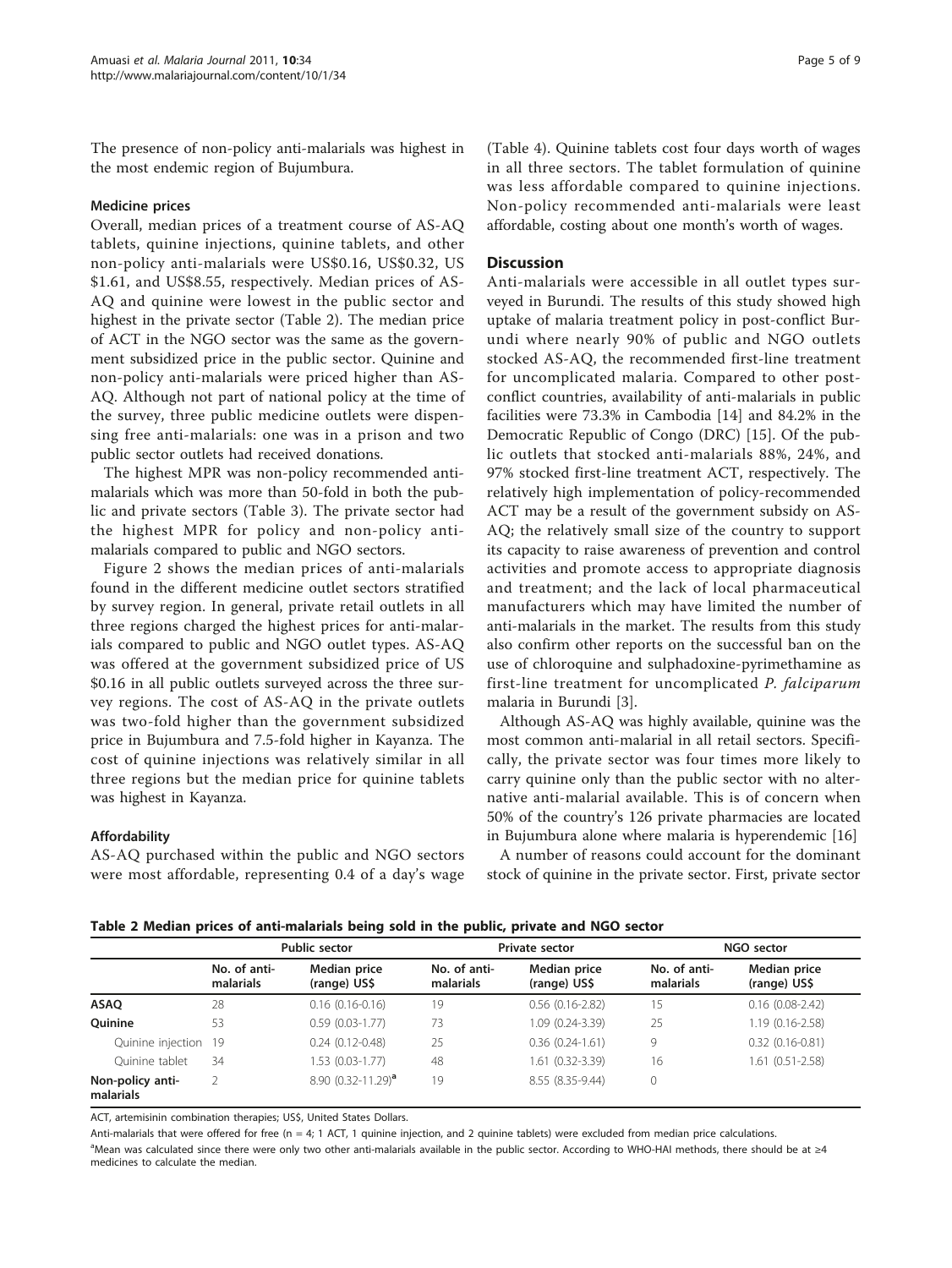<span id="page-5-0"></span>Table 3 Median price ratio of anti-malarials in public, private, and NGO sectors

|                                            | <b>Public</b><br>sector | Private<br>sector | <b>NGO</b><br>sector |
|--------------------------------------------|-------------------------|-------------------|----------------------|
| ASAO <sup>a</sup>                          | 1.0                     | 3.5               | 1.0                  |
| <b>Ouinine</b>                             | Ref <sup>b</sup>        | 21                | 2.0                  |
| Quinine injection                          | Ref <sup>b</sup>        | 1.5               | 1.3                  |
| Ouinine tablets                            | Refb                    | 1.1               | 1.1                  |
| Non-policy anti-<br>malarials <sup>a</sup> | 55.6                    | 53.4              |                      |

ACT, artemisinin combination therapies.

<sup>a</sup>Median price ratio calculated based on government subsidized price of AS-AQ (US\$ 0.16).

<sup>b</sup>Median price ratios were calculated using the public sector price as reference for quinine since there is no government subsidized price: US\$ 0.59 for quinine, US\$ 0.24 for quinine injection, US\$ 1.53 for quinine tablets.

medicine sellers view selling AS-AQ as unprofitable, since it is highly subsidized in the public sector and they are not able to match those prices. Consequently, they may prefer to stock quinine which they can retail at a competitive price. Secondly, quinine has been available in Burundi since the 1940s and is one of the few anti-

Table 4 Number of days-wages to afford antimalarials in the public, private, and NGO sectors

|                          |     | Public sector Private sector NGO sector |        |
|--------------------------|-----|-----------------------------------------|--------|
| AS-AO                    | 04  | 15                                      | 04     |
| <b>Ouinine</b>           | 14  | 29                                      | 31     |
| Quinine injection        | 0.6 | 10                                      | 0.8    |
| Ouinine tablets          | 4.0 | 4.2                                     | 4.2    |
| Non-policy antimalarials | 734 | 22.5                                    | $\sim$ |

AS-AQ, artesunate-amodiaquine.

malarials manufactured in-country, making it more popular as an anti-malarial and more easily accessible than AS-AQ, which is imported. Thirdly, despite WHO recommendations for other ACT to be adopted as second-line, the policy in Burundi as well as in 29 other African countries continues to be oral quinine monotherapy as second-line therapy [[17](#page-8-0)], which could possibly be negatively affecting uptake of AS-AQ as first-line. Finally, private medicine sellers may not have received adequate training for malaria treatment and management, as 96% of public and 90% of NGO sector medicine sellers in this

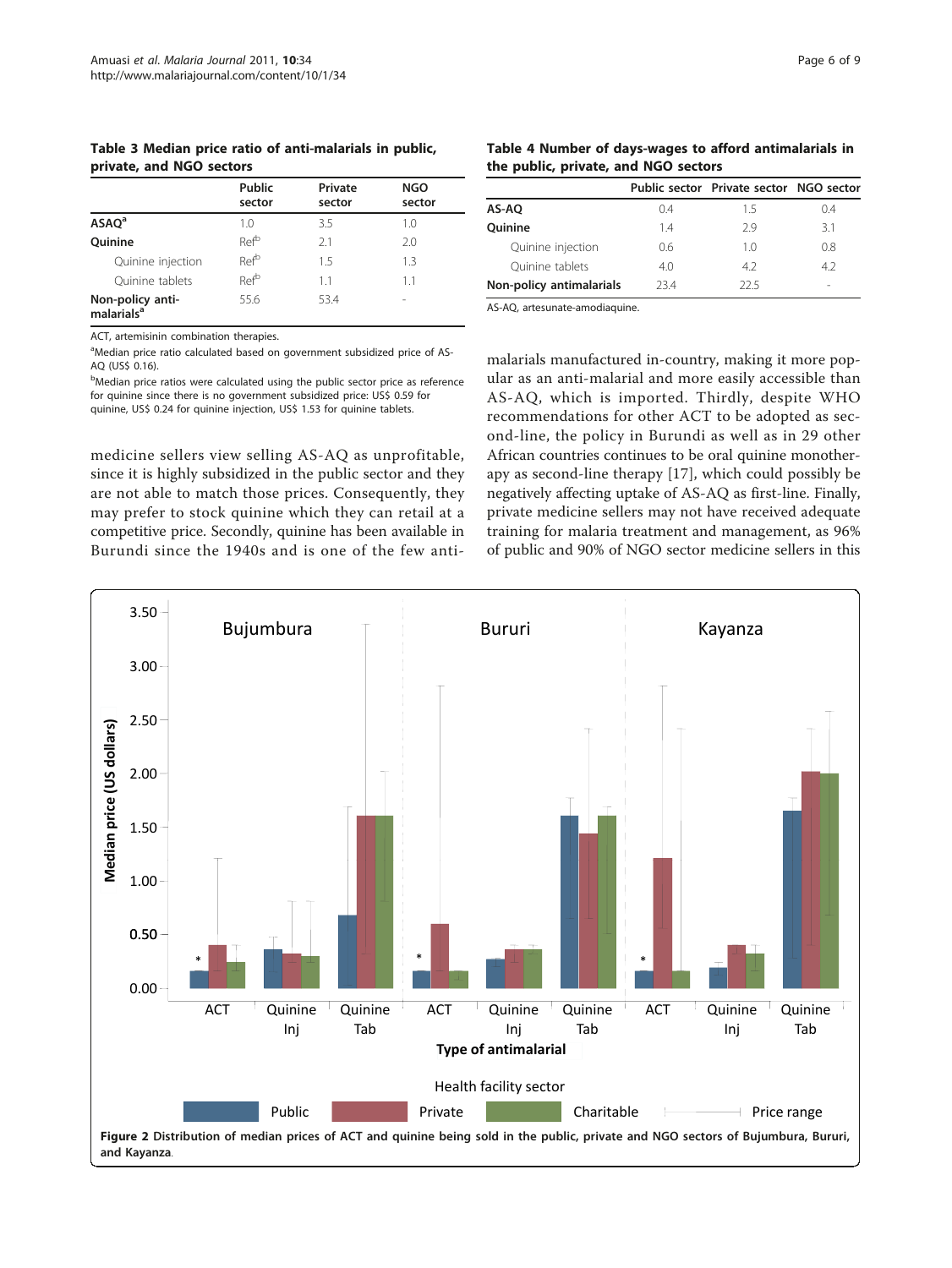study were familiar with the indication of ACT use as being for uncomplicated malaria, compared to 39% in the private sector.

Although familiarity was lower for indication for use of quinine in cases of complicated malaria across all three sectors, it was the lowest in the private sector (58.3% in the public, 40% in the NGO, and 25% in the private, respectively). Since the mission hospitals in the NGO sector facilities receive government support, they honour the same policy for anti-malarials and have in effect received adequate training and incentives to dispense ACT, whereas the private sector does not have this incentive. Similar to the NGO sector, the private sector needs to engage in the ACT implementation process and be provided with adequate training to ensure correct dispensing of anti-malarials as well as sufficiently stocking ACT in their facilities.

Alarmingly, several non-policy anti-malarials (amodiaquine, dihydroartemisinin, and halofantrine) were identified, which were present almost exclusively in the private sector. Specifically, halofantrine was available in over one-quarter of private sector outlets without prescription, which is a cause for concern given the association of adverse cardiovascular effects with this drug [[18](#page-8-0)] and the potential for cross-resistance with lumefantrine (LUM) and mefloquine (MQ) [[19\]](#page-8-0). This could lead to devastating effects on the possibility of future distribution of ACT containing lumefantrine or mefloquine in Burundi. The presence of these non-policy anti-malarials requires more effective measures to counter price gouging, smuggling, and counterfeiting if widespread distribution of new fixed-dose AS-AQ is to be achieved [[20\]](#page-8-0).

Besides identifying other non-policy anti-malarials being highly prevalent in the private sector, they were also highly prevalent in the region of Bujumbura, the most endemic malaria transmission zone in Burundi. In the high altitude region of Kayanza, the high availability of AS-AQ compared to non-policy anti-malarials may reflect the disincentives in distributing drugs to these hard-to-reach communities other than government regulated anti-malarials. In addition, since Bujumbura is the capital city, the high concentration of private outlets carrying non-policy anti-malarials is not surprising since accessibility to imports is much easier in this urban area compared to the other two rural regions in this study. Also, retailers may be more likely to inflate prices since persons of higher socioeconomic status tend to live in urban areas [[6](#page-7-0),[21\]](#page-8-0) and are more likely to be able to afford them.

Since the non-profit NGO sector is supplied with AS-AQ by government and adheres to the subsidy policy, it is not surprising that the pricing of ACT was found to be similar in the public and NGO sectors. As compared to the DRC, AS-AQ in Burundi is affordable (US\$3.20

 $\mathit{vs.}$  US\$0.16) [[15\]](#page-8-0), owing to the government's effort to subsidize the ACT price. However, the price differential between the NGO and public sectors for second-line treatment medicines was similar to that between the private and public sector, highlighting the need to consider the same affordable pricing regime for not only first-line treatment but also second-line treatment. Given the 3.5 fold price differential of AS-AQ in the private sector compared to the public sector, there is a need to make the pricing of ACT in the private sector comparable to that in the public sector. Innovative financing mechanisms should be considered to incentivize the private sector towards retailing of ACT, such as what has been done in neighbouring Rwanda [[22\]](#page-8-0).

Although AS-AQ appears to be affordable in the public sector, it still costs nearly half a day's wages in Burundi, and in the private sector, the cost is 1.5 days worth of wages. Although substantial progress has been made to make AS-AQ available in the public health system of Burundi, it is clear that those who seek treatment in the private sector are less likely to access ACT, but they will continue to purchase non-policy recommended and potentially harmful or ineffective anti-malarials, or use the cheaper quinine monotherapy. This is of concern, as it is known that most patients seek treatment in the private sector rather than the public sector given the long distance to travel to, long waiting times at, and poor availability of drugs in the public sector [[23\]](#page-8-0). Further study is needed to evaluate the role of the private sector in providing treatment for patients in Burundi, so that an effective evidence-based intervention could be considered to effectively increase AS-AQ accessibility.

There are several limitations in this study. Firstly, although the study objective was not to evaluate the factors determining the price of anti-malarials, the study lacked comparator drugs (i.e. other essential medicines) with the anti-malarials evaluated, which made it difficult to understand whether price variations found reflect the general prices of all drugs distributed in the retail outlet or the findings were specific to the class of antimalarials. For example, if the price mark-ups of AS-AQ were significantly higher than other essential medicines, it would be important to understand and address the factors that influence these retail price gaps. Secondly, although we evaluated the availability of AS-AQ and other anti-malarials, it remained unclear which specific anti-malarial was dispensed to patients as some private medicine outlets stocked up to 10 brands of medicines. It would be relevant to conduct a "mystery shopper" survey in order to evaluate any potential bias that might have arisen from directly questioning the medicine dispensers on their knowledge and practice. Thirdly, the availability of anti-malarials should be interpreted with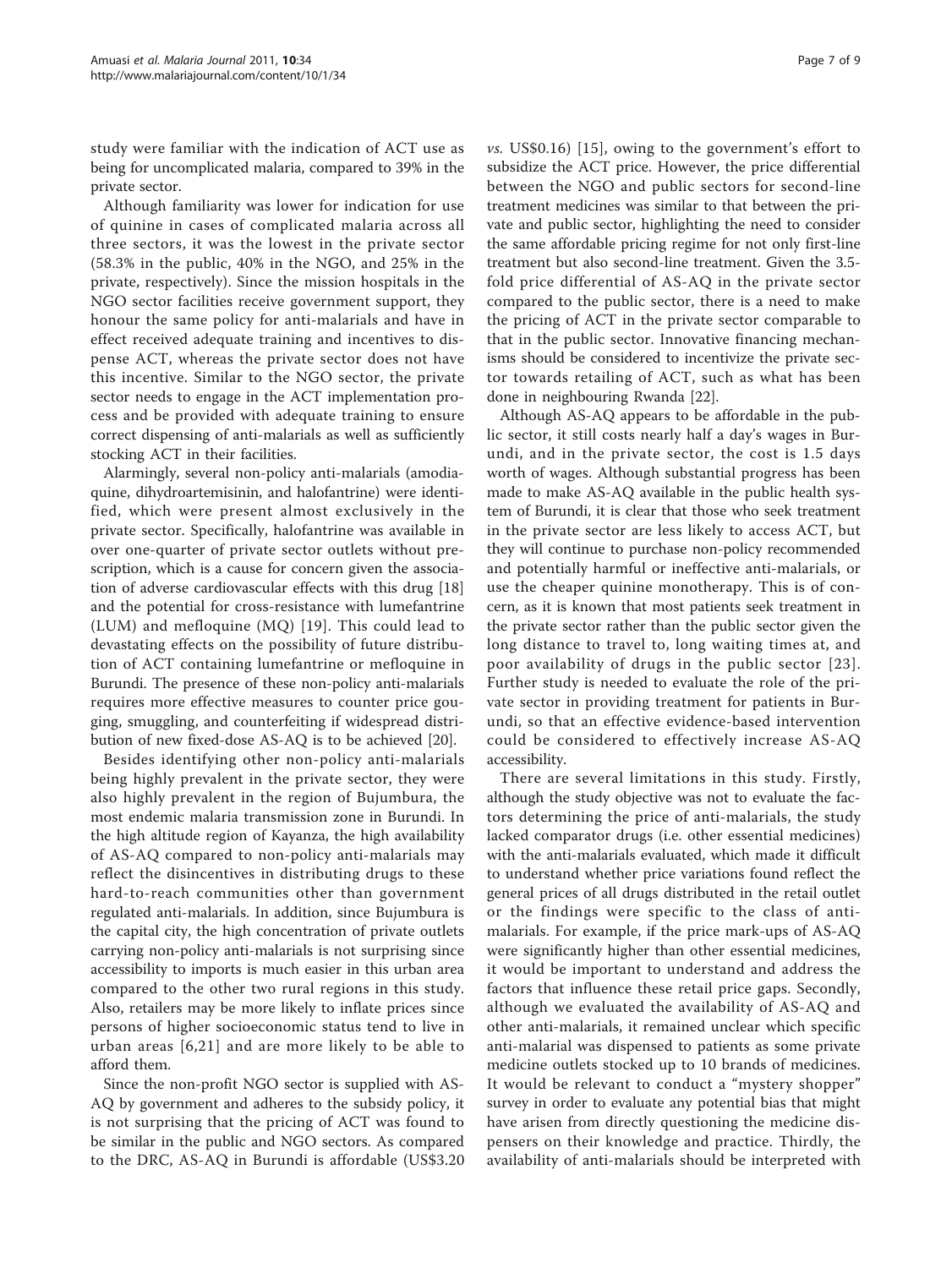<span id="page-7-0"></span>caution since it is unclear how the selection of outlets within one day's travel from the main urban public outlet in the region and the disproportionate distribution of medicine outlets sampled in the private and NGO sectors might have under- or over-estimated the accessibility of AS-AQ and other anti-malarials. It is possible that in hard-to-reach rural areas, ACT may not offer a profitable market for the private sector since it may require a more complicated distribution chain from the supplier to the retail outlet [\[21\]](#page-8-0).

### Conclusions

Preliminary results of this study prompted a meeting with a panel of experts to convene in September 2009, and proceedings from this meeting have been published [[24\]](#page-8-0). The high availability of national policy recommended AS-AQ in the public and NGO sector outlets support the capacity of these two sectors to adopt policy into practice and gives high promise in the successful implementation of fixed-dose ASAQ in Burundi. However, the results also confirm studies in Africa, where there is an ever-increasing role of the private sector market in having a large impact on ACT policy implementation [[25](#page-8-0)-[27\]](#page-8-0). The MoH of Burundi is taking steps to improve accessibility of AS-AQ by considering similar pricing for fixed-dose ASAQ in both the public and private sector. However, the challenge remains in engaging with the private sector to make AS-AQ and other policy recommended anti-malarials widely available in their outlets and at an affordable price. Innovative strategies like the Global Fund's Affordable Medicines Facility-Malaria (AMFm) initiative are being piloted and evaluated and are aimed at subsidising high quality antimalarials at the manufacturer level in both the public and private sectors [\[28,29\]](#page-8-0). If successful, there is the potential to increase widespread access to affordable ACT, bridge the gap between the public and private sectors, and reduce the use of inappropriate treatments.

#### Acknowledgements

We thank the interviewees from the various public, private and NGO sector outlets visited in Bujumbura, Bururi, and Kayanza - Burundi. We also appreciate the contributions of staff of the Ministry of Public Health in Burundi, especially those working with the National Malaria Control Program who contributed directly to the conduct of this study. We also hereby acknowledge staff of the Research and Development Unit of the Komfo Anokye Teaching Hospital in Kumasi, Ghana who contributed to the success of this study.

#### Funding source

Department for International Development (DFID; UK); Dutch Ministry of Foreign Affairs (DGIS; Netherlands); French Development Agency (AFD; France; Médecins Sans Frontières (Doctors without Borders; International); and Spanish Agency for International Development Cooperation (AECID; Spain).

#### Author details

<sup>1</sup> Komfo Anokye Teaching Hospital (KATH), Kumasi, P.O. BOX KS 1934, Ghana. 2 Drugs for Neglected Diseases initiative (DNDi), Geneva, 1202, Switzerland.

<sup>3</sup>University of Minnesota School of Public Health, PhD Program, Division of Health Policy and Management, Mayo Memorial Building, 420 Delaware Street S.E., Minneapolis, MN 55455, USA. <sup>4</sup>National Malaria Control Programme, Ministry of Health, Bujumbura, Burundi. <sup>5</sup>Department of Clinical Research, Faculty of Infectious & Tropical Diseases, London School of Hygiene and Tropical Medicine, London, UK.

#### Authors' contributions

JHA conceived and designed the study; initiated, conducted and coordinated the study; and contributed to the drafting of the manuscript. GD conceived the study, and participated in its design and coordination; also, helped to draft the manuscript. SBN conducted the statistical analysis and contributed to the drafting of the manuscript. IB participated in the design of the study and helped conduct the statistical analysis; also, contributed to the drafting of the manuscript. PEK reviewed and discussed the study results; conducted the dissemination of results at country level; and contributed to the drafting of the manuscript. BD helped in designing the study; reviewed and discussed the study results and helped conduct the dissemination of results at country level; also contributed to the writing of the manuscript. JK helped in designing, conducting and coordinating the study; reviewed and discussed the study results and helped conduct the dissemination of results at country level; also contributed to the drafting of the manuscript. LN reviewed and discussed the study results and helped conduct the dissemination of results at country level; also contributed to the drafting of the manuscript. KSL performed the analysis of the data and drafted the manuscript. JRK made contributions to the study conception and design; also contributed to the drafting of the manuscript. All authors have read and approved the final manuscript.

#### Competing interests

The authors declare that they have no competing interests.

#### Received: 8 November 2010 Accepted: 10 February 2011 Published: 10 February 2011

#### References

- 1. WHO: World Malaria Report 2009. WHO, Geneva, Switzerland; 2009.
- 2. Etchegorry MG, Matthys F, Galinski M, White NJ, Nosten F: [Malaria](http://www.ncbi.nlm.nih.gov/pubmed/11293628?dopt=Abstract) [epidemic in Burundi.](http://www.ncbi.nlm.nih.gov/pubmed/11293628?dopt=Abstract) Lancet 2001, 357:1046-1047.
- 3. Gerstl S, Cohuet S, Edoh K, Brasher C, Lesage A, Guthmann JP, Checchi F: [Community coverage of an antimalarial combination of artesunate and](http://www.ncbi.nlm.nih.gov/pubmed/17640357?dopt=Abstract) [amodiaquine in Makamba Province, Burundi, nine months after its](http://www.ncbi.nlm.nih.gov/pubmed/17640357?dopt=Abstract) [introduction.](http://www.ncbi.nlm.nih.gov/pubmed/17640357?dopt=Abstract) Malar J 2007, 6:94.
- Kalu A, Olewe M, Kabuya W: Malaria Treatment Policy: Technical Support Needs Assessment–Malaria Action Coalition (MAC) Burundi Mission Report. Published in collaboration with the World Health Organization Arlington, VA: Rational Pharmaceutical Management Plus Program; 2005.
- 5. Institut de Statistiques et d'Etudes Economiques du Burundi (ISTEEBU): Enquête National d'Evaluation des Conditions de vie de l'Engant et de la Femme au Burundi-2005 (MICS). Bujumbura, Burundi; 2008.
- 6. Goodman C, Kachur SP, Abdulla S, Bloland P, Mills A: [Concentration and](http://www.ncbi.nlm.nih.gov/pubmed/19301420?dopt=Abstract) [drug prices in the retail market for malaria treatment in rural Tanzania.](http://www.ncbi.nlm.nih.gov/pubmed/19301420?dopt=Abstract) Health Econ 2009, 18:727-742.
- 7. WHO on behalf of the Special Programme for Research and Training in Tropical Diseases: Partnerships for malaria control: engaging the formal and informal private sectors. Geneva, Switzerland; 2006.
- 8. Cameron A, Ewen M, Ross-Degnan D, Ball D, Laing R: [Medicine prices,](http://www.ncbi.nlm.nih.gov/pubmed/19042012?dopt=Abstract) [availability, and affordability in 36 developing and middle-income](http://www.ncbi.nlm.nih.gov/pubmed/19042012?dopt=Abstract) [countries: a secondary analysis.](http://www.ncbi.nlm.nih.gov/pubmed/19042012?dopt=Abstract) Lancet 2009, 373:240-249.
- 9. Arrow K, Panosian C, Gelband H: Saving Lives, Buying Time: Economics of Malaria Drugs in an Age of Resistance. Washington, DC: National Academy Press; 2004.
- 10. Earth Trends, World Resources Institute: Population, Health, and Human Well-Being - Burundi. 2003 [\[http://earthtrends.wri.org/pdf\\_library/](http://earthtrends.wri.org/pdf_library/country_profiles/pop_cou_108.pdf) [country\\_profiles/pop\\_cou\\_108.pdf\]](http://earthtrends.wri.org/pdf_library/country_profiles/pop_cou_108.pdf), Accessed 19th January 2011.
- 11. World Health Organization and Health Action International: Measuring medicine prices, availability, affordability and price components. Geneva, Switzerland;, 2 2008.
- 12. World Bank: Gross national income per capita 2008, Atlas Method and Purchasing Power Parity. World Bank Indicators database 2009
- 13. USAID: Burundi: Fiscal Year 2009 Malaria Operational Report. 2009.